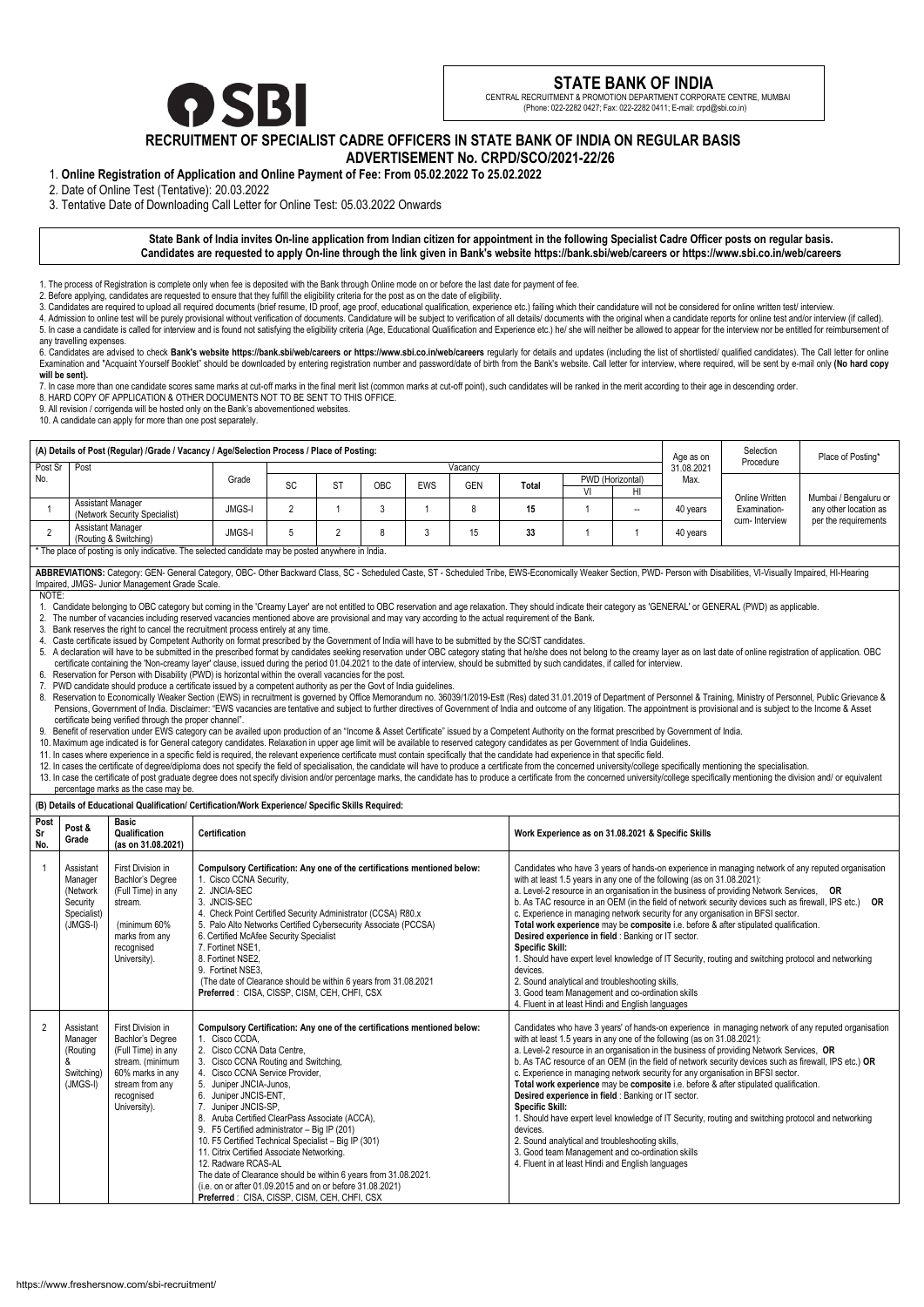| (C) Job Profile & KRAs                                                                                                                                                                               |                                                                                                                                                                                                                                                                                                                                                                                                                                                                                                                                                                                                                                                                                                                                                                                                                                                                                                                                                                                                                                                                                                                                                                                                                                                                                                                                                                                                                                                                                                                                                                                                                                                                                                                                                                                                                                                                                                                                                                                                                                                                                                                                                                                                                                                                                                                                                                                                                                                                                                                                                                                                                                                                                                                                                                                                                                                                                                                                                                                                                                                                                                                                                                                                                                                                                                                                                                                                                                                                                                                                                                                                                                                                                                                                                                                                                                                                                                                                                                                                                                                                                                                                                                                                                                                                    |                            |  |  |  |  |  |
|------------------------------------------------------------------------------------------------------------------------------------------------------------------------------------------------------|--------------------------------------------------------------------------------------------------------------------------------------------------------------------------------------------------------------------------------------------------------------------------------------------------------------------------------------------------------------------------------------------------------------------------------------------------------------------------------------------------------------------------------------------------------------------------------------------------------------------------------------------------------------------------------------------------------------------------------------------------------------------------------------------------------------------------------------------------------------------------------------------------------------------------------------------------------------------------------------------------------------------------------------------------------------------------------------------------------------------------------------------------------------------------------------------------------------------------------------------------------------------------------------------------------------------------------------------------------------------------------------------------------------------------------------------------------------------------------------------------------------------------------------------------------------------------------------------------------------------------------------------------------------------------------------------------------------------------------------------------------------------------------------------------------------------------------------------------------------------------------------------------------------------------------------------------------------------------------------------------------------------------------------------------------------------------------------------------------------------------------------------------------------------------------------------------------------------------------------------------------------------------------------------------------------------------------------------------------------------------------------------------------------------------------------------------------------------------------------------------------------------------------------------------------------------------------------------------------------------------------------------------------------------------------------------------------------------------------------------------------------------------------------------------------------------------------------------------------------------------------------------------------------------------------------------------------------------------------------------------------------------------------------------------------------------------------------------------------------------------------------------------------------------------------------------------------------------------------------------------------------------------------------------------------------------------------------------------------------------------------------------------------------------------------------------------------------------------------------------------------------------------------------------------------------------------------------------------------------------------------------------------------------------------------------------------------------------------------------------------------------------------------------------------------------------------------------------------------------------------------------------------------------------------------------------------------------------------------------------------------------------------------------------------------------------------------------------------------------------------------------------------------------------------------------------------------------------------------------------------------------------|----------------------------|--|--|--|--|--|
| Post<br>Sr<br>No.                                                                                                                                                                                    | Post &<br>Grade                                                                                                                                                                                                                                                                                                                                                                                                                                                                                                                                                                                                                                                                                                                                                                                                                                                                                                                                                                                                                                                                                                                                                                                                                                                                                                                                                                                                                                                                                                                                                                                                                                                                                                                                                                                                                                                                                                                                                                                                                                                                                                                                                                                                                                                                                                                                                                                                                                                                                                                                                                                                                                                                                                                                                                                                                                                                                                                                                                                                                                                                                                                                                                                                                                                                                                                                                                                                                                                                                                                                                                                                                                                                                                                                                                                                                                                                                                                                                                                                                                                                                                                                                                                                                                                    | Job Profile & KRA in Brief |  |  |  |  |  |
| $\overline{1}$                                                                                                                                                                                       | Job Profile: (Role & Responsibilities) The roles and responsibilities shall be in any combination of the below mentioned activities:<br>Assistant<br>1. Designing the network architecture using standard and industry best practices as per the Bank's requirements,<br>Manager<br>2. Analysis of network architecture from security perspective and recommend changes (if any),<br>(Network<br>3. Assisting network design team while designing an architecture for new branches such that all security best practices are in place from day one,<br>Security<br>4. Interactions with various application owners, security departments of the Bank and TAC teams of several OEMs while handling security incidents,<br>Specialist)<br>$(JMGS-I)$<br>5. Responding to emergency critical network issues for quick resolution round the clock (whenever required)<br>6. Analysis of critical network issues and events and their resolution. Preparation of Root Cause Analysis (RCA) report with recommendation to prevent recurrences of such incidents and implementation of<br>recommendations so made,<br>7. Ensure compliance of Bank's security policies including analysis, recommendation and implementation of IPS signatures,<br>8. Management of all security devices such as firewalls, IDS/IPS, AAA, Network Access Control (NAC) solution, Network Security Policy Manager (NSPM), Enterprise Proxy solution, Network Sandboxing, DDOS<br>solution, load balances etc. their configuration, including implementation of security policies and rules in accordance with the change management process and Secure Configuration Document of the Bank,<br>9. Taking proactive measures for enhancing the security posture of the Bank's network by studying the vulnerabilities issued/ published by various OEMs, internal and external agencies such as CERT, CDAC etc.,<br>10. Providing consultancy services for adoption of new technologies in the market in the form of formal document,<br>11. Conducting Proof of Concept (PoC) for technologies especially focused on enhancing network security and recommendations in the form of PoC report,<br>12. Analysis of security logs and correlation with the logs of other devises and submission of structured reports in the format prescribed by the Bank,<br>13. Timely closure of observations made by the auditors (internal or external),<br>14. Preparation of technical specifications of security devices to be procured by the Bank and providing responses to technical queries,<br>15. Provisioning of information sought by the auditors by masking sensitive details/ data,<br>16. Documentation and updation of network architecture/ segments for domestic and foreign offices of the Bank, all the time including inventory of network devices,<br>17. Staying up-to-date with latest technologies, acquiring the skills required to securely and efficiently manage Bank's network infrastructure and providing technical training (including hands-on sessions) to other<br>Bank's staff.<br><b>KRAs:</b><br>1. Seamless network & security operations adhering to the Bank's security policies as per Bank's requirement.<br>2. Designing the network architecture using standard and industry best practices as per the Bank's requirements.<br>3. Responding to emergency critical network issues for quick resolution round the clock (whenever required),<br>4. Interactions with various application owners, security departments of the Bank and TAC teams of several OEMs while handling security incidents,<br>5. Taking proactive measures for enhancing the security posture of the Bank's network by studying the vulnerabilities issued/ published by various OEMs, internal and external agencies such as CERT, CDAC etc.,<br>6. Management of all security devices such as firewalls, IDS/IPS, AAA, Network Access Control (NAC) solution, Network Security Policy Manager (NSPM), Enterprise Proxy solution, Network Sandboxing, DDOS                                                                                                                                                                                                                       |                            |  |  |  |  |  |
| $\overline{2}$                                                                                                                                                                                       | solution, load balances etc. their configuration, including implementation of security policies and rules in accordance with the change management process and Secure Configuration Document of the Bank.<br>Job Profile: (Role & Responsibilities) The roles and responsibilities shall be in any combination of the below mentioned activities:<br>Assistant<br>1. Designing highly optimised network architecture using standard and industry best practices as per the Bank's requirements,<br>Manager<br>2. Analysis of network at regular intervals from network capacity and recommend capacity augmentation and device upgradation etc.,<br>(Routing<br>3. Assisting network design team while designing an architecture for new branches/ countries such that all best practices are in place from day one,<br>&<br>4. Interactions with various application owners, security departments of the Bank and TAC teams of several OEMs while handling network incidents,<br>Switching)<br>$(JMGS-I)$<br>5. Responding to emergency critical network issues for quick resolution round the clock (whenever required),<br>6. Analysis of critical network issues and events and their resolution. Preparation of Root Cause Analysis (RCA) report with recommendation to prevent recurrences of such incidents and implementation of<br>recommendations so made,<br>Ensuring compliance of Bank's policies including analysis, recommendation and implementation if any,<br>7.<br>8. Management of all network devices such as routers, switches, load balancers, SDN solution, SDWAN solution etc. including network OS upgradation, application of security patches, migration of network devices<br>from one platform to other, replacement of end-of-life devices and troubleshooting,<br>9. Management of IP address allocation using specialised tools such IPAM (IP Address Management Solutions),<br>10. Providing consultancy services for adoption of new technologies in the market in the form of a formal document,<br>11. Conducting Proof of Concept (PoC) for new and emerging network technologies (such as Software Defined Network etc.) and recommendation in the form of PoC report,<br>12. Analysis of device logs and correlation with the logs of other devises and submission of structured report in the format prescribed by the Bank,<br>13. Provisioning of information sought by the auditors by masking sensitive details/ data. Timely closure of observations made by auditors (internal or external).<br>14. Preparation of technical specifications of Network devices / solutions proposed to be procured by the Bank and providing responses to technical queries,<br>15. Documentation and updation of network architecture/ segments for domestic and foreign offices of the Bank, all the time including inventory of network devices,<br>16. Staying up-to-date with latest technologies, acquiring the skills required to securely and efficiently manage Bank's network infrastructure and providing technical training (including hands-on sessions) to other<br>Bank's staff.<br><b>KRAs:</b><br>1. Seamless network & security operations adhering to the Bank's security policies as per Bank's requirement.<br>2. Designing highly optimised network architecture using standard and industry best practices as per the Bank's requirements,<br>3. Analysis of network at regular intervals from network capacity and recommend capacity augmentation and device upgradation etc.,<br>4. Analysis of critical network issues and events and their resolution. Preparation of Root Cause Analysis (RCA) report with recommendation to prevent recurrences of such incidents and implementation of<br>recommendations so made,<br>5. Documentation and updation of network architecture/ segments for domestic and foreign offices of the Bank, all the time including inventory of network devices,<br>6. Management of all network devices such as routers, switches, load balancers, SDN solution, SDWAN solution etc. including network OS upgradation, application of security patches, migration of network devices<br>from one platform to other, replacement of end-of-life devices and troubleshooting. |                            |  |  |  |  |  |
| Remarks: Job Profile/KRA mentioned above are illustrative. Role/Jobs/KRAs in addition to the above mentioned may be assigned by the Bank from time to time for the above posts.<br>(D) Remuneration: |                                                                                                                                                                                                                                                                                                                                                                                                                                                                                                                                                                                                                                                                                                                                                                                                                                                                                                                                                                                                                                                                                                                                                                                                                                                                                                                                                                                                                                                                                                                                                                                                                                                                                                                                                                                                                                                                                                                                                                                                                                                                                                                                                                                                                                                                                                                                                                                                                                                                                                                                                                                                                                                                                                                                                                                                                                                                                                                                                                                                                                                                                                                                                                                                                                                                                                                                                                                                                                                                                                                                                                                                                                                                                                                                                                                                                                                                                                                                                                                                                                                                                                                                                                                                                                                                    |                            |  |  |  |  |  |
| Sr<br><b>Post Name</b><br>Grade<br><b>Scale of Pay</b>                                                                                                                                               |                                                                                                                                                                                                                                                                                                                                                                                                                                                                                                                                                                                                                                                                                                                                                                                                                                                                                                                                                                                                                                                                                                                                                                                                                                                                                                                                                                                                                                                                                                                                                                                                                                                                                                                                                                                                                                                                                                                                                                                                                                                                                                                                                                                                                                                                                                                                                                                                                                                                                                                                                                                                                                                                                                                                                                                                                                                                                                                                                                                                                                                                                                                                                                                                                                                                                                                                                                                                                                                                                                                                                                                                                                                                                                                                                                                                                                                                                                                                                                                                                                                                                                                                                                                                                                                                    |                            |  |  |  |  |  |
|                                                                                                                                                                                                      | No                                                                                                                                                                                                                                                                                                                                                                                                                                                                                                                                                                                                                                                                                                                                                                                                                                                                                                                                                                                                                                                                                                                                                                                                                                                                                                                                                                                                                                                                                                                                                                                                                                                                                                                                                                                                                                                                                                                                                                                                                                                                                                                                                                                                                                                                                                                                                                                                                                                                                                                                                                                                                                                                                                                                                                                                                                                                                                                                                                                                                                                                                                                                                                                                                                                                                                                                                                                                                                                                                                                                                                                                                                                                                                                                                                                                                                                                                                                                                                                                                                                                                                                                                                                                                                                                 |                            |  |  |  |  |  |
| 2                                                                                                                                                                                                    | Assistant Manager (Network Security Specialist)<br>$\overline{1}$<br>(JMGS-I) Junior Management Grade Scale I<br>Basic: 36000-1490/7-46430-1740/2-49910-1990/7-63840<br>(Salary and perks as per Bank's salary structure)<br>Assistant Manager (Routing & Switching)<br>(JMGS-I) Junior Management Grade Scale I                                                                                                                                                                                                                                                                                                                                                                                                                                                                                                                                                                                                                                                                                                                                                                                                                                                                                                                                                                                                                                                                                                                                                                                                                                                                                                                                                                                                                                                                                                                                                                                                                                                                                                                                                                                                                                                                                                                                                                                                                                                                                                                                                                                                                                                                                                                                                                                                                                                                                                                                                                                                                                                                                                                                                                                                                                                                                                                                                                                                                                                                                                                                                                                                                                                                                                                                                                                                                                                                                                                                                                                                                                                                                                                                                                                                                                                                                                                                                   |                            |  |  |  |  |  |
|                                                                                                                                                                                                      | The official will be eligible for DA, HRA, CCA, PF, Pension Fund, LFC, Medical Facility etc. as per rules in force from time to time.                                                                                                                                                                                                                                                                                                                                                                                                                                                                                                                                                                                                                                                                                                                                                                                                                                                                                                                                                                                                                                                                                                                                                                                                                                                                                                                                                                                                                                                                                                                                                                                                                                                                                                                                                                                                                                                                                                                                                                                                                                                                                                                                                                                                                                                                                                                                                                                                                                                                                                                                                                                                                                                                                                                                                                                                                                                                                                                                                                                                                                                                                                                                                                                                                                                                                                                                                                                                                                                                                                                                                                                                                                                                                                                                                                                                                                                                                                                                                                                                                                                                                                                              |                            |  |  |  |  |  |
|                                                                                                                                                                                                      | (E) How to Apply: Candidates should have valid email ID / Mobile phone number which should be kept active till the declaration of result. It will help him/her in getting call letter/ Interview advices etc. by email or over                                                                                                                                                                                                                                                                                                                                                                                                                                                                                                                                                                                                                                                                                                                                                                                                                                                                                                                                                                                                                                                                                                                                                                                                                                                                                                                                                                                                                                                                                                                                                                                                                                                                                                                                                                                                                                                                                                                                                                                                                                                                                                                                                                                                                                                                                                                                                                                                                                                                                                                                                                                                                                                                                                                                                                                                                                                                                                                                                                                                                                                                                                                                                                                                                                                                                                                                                                                                                                                                                                                                                                                                                                                                                                                                                                                                                                                                                                                                                                                                                                     |                            |  |  |  |  |  |

- i. Candidates will be required to register themselves online through the link available on SBI website https://bank.sbi/web/careers OR https://www.sbi.co.in/web/careers and pay the application fee using Internet Banking/ D Card/ Credit Card etc.
- ii. Candidates should first scan their latest photograph and signature. Online application will not be registered unless candidate uploads his/her photo and signature as specified on the online registration page (under "Ho
- iii. Candidates should fill the application carefully. Once application is filled-in completely, candidate should submit the same. In the event of candidate not being able to fill the application in one go, he can save the entered. When the information/ application is saved, a provisional registration number and password is generated by the system and displayed on the screen. **Candidate should note down the registration number and**  password. They can re-open the saved application using registration number and password and edit the particulars, if needed. This facility of editing the saved information will be available for three times only. Once the a filled completely, candidate should submit the same and proceed for online payment of fee.
- iv. After registering online, the candidates are advised to take a printout of the system generated online application forms.

- i. Application fees and Intimation Charges (Non-refundable) is Rs 750/- (Seven Hundred Fifty only) for General/ OBC/EWS candidates (Nil for SC/ST/PWD candidates).
- ii. Fee payment will have to be made online through payment gateway available thereat.
- iii. After ensuring correctness of the particulars in the application form, candidates are required to pay the fees through payment gateway integrated with the application. No change/ edit in the application will be allowe
- iv. The payment can be made by using Debit Card/ Credit Card/ Internet Banking etc. by providing information as asked on the screen. Transaction charges for online payment, if any, will be borne by the candidates.
- v. On successful completion of the transaction, e-receipt and application form, bearing the date of submission by the candidate, will be generated which should be printed and retained by the candidate.
- vi. If the online payment of fee is not successfully completed in first instance, please make fresh attempts to make online payment.
- vii. There is also a provision to reprint the e-Receipt and Application form containing fee details, at later stage.
- viii. Application Fee once paid will NEITHER be refunded on any account NOR can it be adjusted for any other examination or selection in future.

#### **GUIDELINES FOR FILLING ONLINE APPLICATION:**

## **GUIDELINES FOR PAYMENT OF FEES:**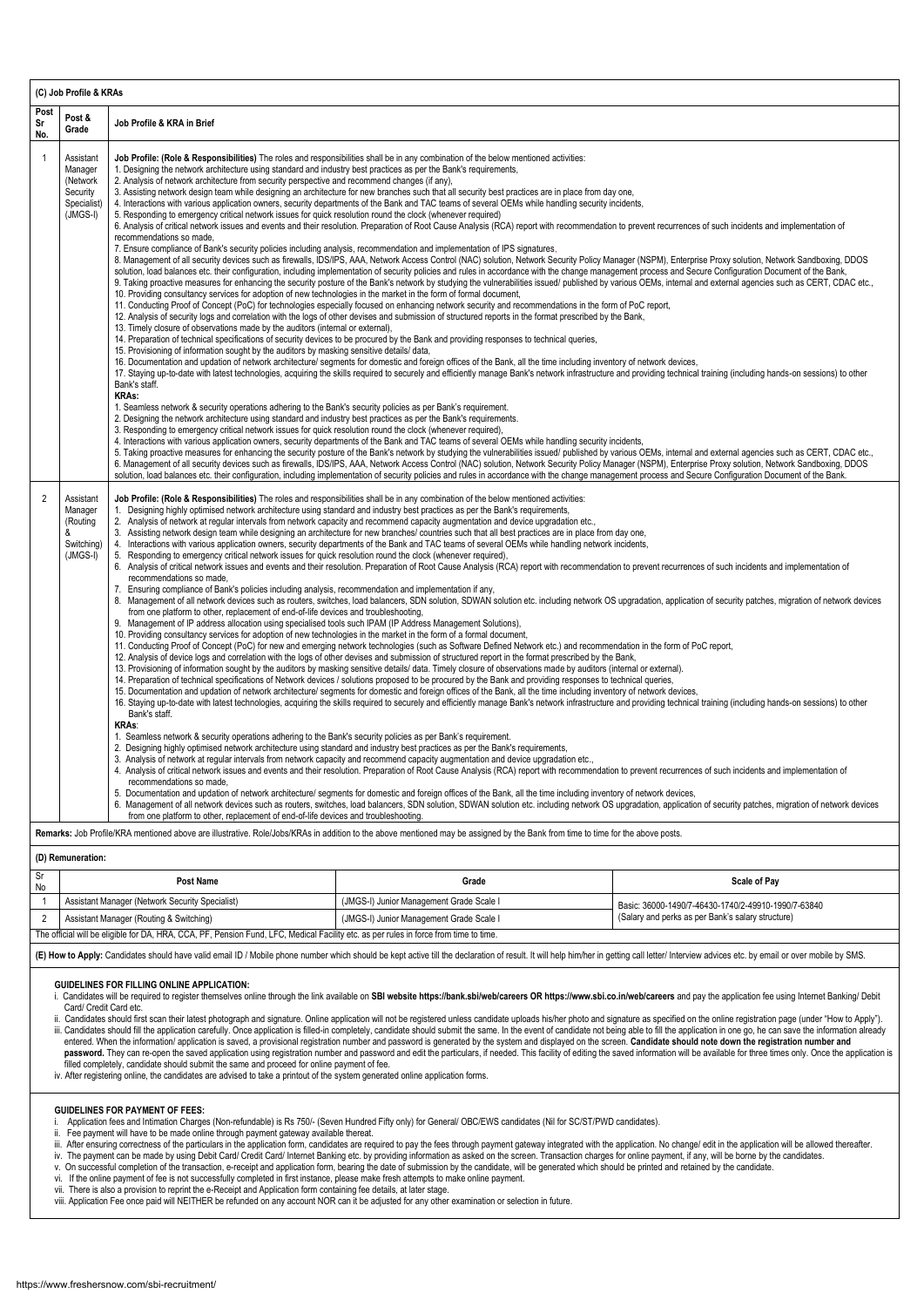| (F) How to Upload Documents:                                                                                             |                                                                                                                                                                                   |  |  |  |  |  |
|--------------------------------------------------------------------------------------------------------------------------|-----------------------------------------------------------------------------------------------------------------------------------------------------------------------------------|--|--|--|--|--|
| (a) Details of Document to be uploaded:                                                                                  | (d) Document file type/ size:                                                                                                                                                     |  |  |  |  |  |
| Brief Resume (PDF)                                                                                                       | i. All Documents must be in PDF format.                                                                                                                                           |  |  |  |  |  |
| ii. ID Proof (PDF)                                                                                                       | ii. Page size of the document to be A4.                                                                                                                                           |  |  |  |  |  |
| iii. Proof of Date of Birth (PDF)                                                                                        | iii. Size of the file should not be exceeding 500 KB.                                                                                                                             |  |  |  |  |  |
| iv. Educational Certificates: Relevant Mark-Sheets/ Degree Certificate (PDF)                                             | iv. In case of Document being scanned, please ensure it is saved as PDF and size not more than 500 KB as PDF. If the size of the                                                  |  |  |  |  |  |
| v. Experience certificates (PDF)                                                                                         | file is more than 500KB, then adjust the setting of the scanner such as the DPI resolution, no. of colors etc., during the process of                                             |  |  |  |  |  |
| vi. Caste Certificate/OBC Certificate/EWS Certificate, if applicable (PDF)                                               | scanning. Please ensure that Documents uploaded are clear and readable.                                                                                                           |  |  |  |  |  |
| vii. PWD Certificate, if applicable (PDF)                                                                                |                                                                                                                                                                                   |  |  |  |  |  |
|                                                                                                                          | (e) Guidelines for scanning of photograph/signature/documents:                                                                                                                    |  |  |  |  |  |
| (b). Photograph file type/ size:                                                                                         | i. Set the scanner resolution to a minimum of 200 dpi (dots per inch)                                                                                                             |  |  |  |  |  |
| Photograph must be a recent passport style colour picture.                                                               | ii. Set Colour to True Colour                                                                                                                                                     |  |  |  |  |  |
| Size of file should be between 20 kb-50 kb and Dimensions 200 x 230 pixels                                               | iii. Crop the image in the scanner to the edge of the photograph/ signature, then use the upload editor to crop the image to the final                                            |  |  |  |  |  |
| iii. Make sure that the picture is in colour, taken against a light-coloured, preferably white,                          | size (as specified above).                                                                                                                                                        |  |  |  |  |  |
| background.                                                                                                              | iv. The photo/ signature file should be JPG or JPEG format (i.e. file name should appear as: image01.jpg or image01.jpeg).                                                        |  |  |  |  |  |
| iv. Look straight at the camera with a relaxed face                                                                      | v. Image dimensions can be checked by listing the folder/ files or moving the mouse over the file image icon.                                                                     |  |  |  |  |  |
| v. If the picture is taken on a sunny day, have the sun behind you, or place yourself in the shade,                      | vi. Candidates using MS Windows/ MSOffice can easily obtain photo and signature in .jpeg format not exceeding 50kb & 20kb                                                         |  |  |  |  |  |
| so that you are not squinting and there are no harsh shadows                                                             | respectively by using MS Paint or MSOffice Picture Manager. Scanned photograph and signature in any format can be saved in                                                        |  |  |  |  |  |
| vi. If you have to use flash, ensure there is no "red-eye"                                                               | .jpg format by using "Save As" option in the File menu. The file size can be reduced below 50 kb (photograph) & 20 kb (signature)                                                 |  |  |  |  |  |
| vii. If you wear glasses make sure that there are no reflections and your eyes can be clearly seen.                      | by using crop and then resize option (Please see point (i) & (ii) above for the pixel size) in the "Image" menu. Similar options are                                              |  |  |  |  |  |
| viii. Caps, hats and dark glasses are not acceptable. Religious headwear is allowed but it must not                      | available in other photo editor also.<br>vii. While filling in the Online Application Form the candidate will be provided with a link to upload his/her photograph and signature. |  |  |  |  |  |
| cover your face.<br>ix. Ensure that the size of the scanned image is not more than 50kb. If the size of the file is more |                                                                                                                                                                                   |  |  |  |  |  |
| than 50 kb, then adjust the settings of the scanner such as the DPI resolution, number of                                | (f) Procedure for Uploading Document:                                                                                                                                             |  |  |  |  |  |
| colours etc., during the process of scanning.                                                                            | There will be separate links for uploading each document.                                                                                                                         |  |  |  |  |  |
|                                                                                                                          | ii. Click on the respective link ""Upload""                                                                                                                                       |  |  |  |  |  |
| (c) Signature file type/size:                                                                                            | iii. Browse & select the location where the PDF, DOC or DOCX file has been saved.                                                                                                 |  |  |  |  |  |
| The applicant has to sign on white paper with <b>Black Ink</b> pen.                                                      | iv. Select the file by clicking on it and Click the 'Upload' button.                                                                                                              |  |  |  |  |  |
| ii. The signature must be signed only by the applicant and not by any other person.                                      | v. Click Preview to confirm the document is uploaded and accessible properly before submitting the application. If the file size and                                              |  |  |  |  |  |
| iii. The signature will be used to put on the Call Letter and wherever necessary.                                        | format are not as prescribed, an error message will be displayed                                                                                                                  |  |  |  |  |  |
| iv. If the Applicant's signature on the answer script, at the time of the examination, does not match                    | vi. Once uploaded/ submitted, the Documents uploaded cannot be edited/ changed.                                                                                                   |  |  |  |  |  |
| the signature on the Call Letter, the applicant will be disqualified.                                                    | vii. After uploading the photograph/ signature in the online application form candidates should check that the images are clear and                                               |  |  |  |  |  |
| v. Size of file should be between 10kb - 20kb and Dimensions 140 x 60 pixels.                                            | have been uploaded correctly. In case the photograph or signature is not prominently visible, the candidate may edit his/ her                                                     |  |  |  |  |  |
| vi. Ensure that the size of the scanned image is not more than 20kb                                                      | application and re-upload his/ her photograph or signature, prior to submitting the form. If the face in the photograph or signature                                              |  |  |  |  |  |
| vii. Signature in CAPITAL LETTERS shall NOT be accepted.                                                                 | is unclear the candidate's application may be rejected.                                                                                                                           |  |  |  |  |  |
|                                                                                                                          |                                                                                                                                                                                   |  |  |  |  |  |

Note: In case the face in the photograph or signature is unclear, the candidate's application may be rejected. In case the photograph or signature is not prominently visible, the candidate may edit his/her application and photograph or signature, prior to submitting the form.

Online written Test: The online written test will be conducted tentatively on 20.03.2022. The call letter of test will be uploaded on Bank's website and also advised to the candidates through SMS and e-mails. Candidates wi download the call letters. The test may be held (Tentatively) at Guntur, Kurnool, Vijaywada, Vishakhapatnam, Guwahati, Silchar, Muzaffarpur, Patna, Chandigarh/ Mohali, Raipur, Bilaspur, Delhi/ New Delhi, Faridabad, Ghaziab Noida, Gurugram, Panaji, Ahmedabad, Vadodara, Ambala, Hissar, Hamirpur, Shimla, Jammu, Jamshedpur, Ranchi, Bengaluru, Hubli, Mangalore, Kochi, Thiruvananthapuram, Bhopal, Indore, Aurangabad, Mumbai/ Thane/Navi Mumbai, Nagpur, Pune, Imphal, Shilong, Aizawl, Kohima, Bhubaneshwar, Sambalpur, Puducherry, Jalandhar, Ludhiana, Jaipur, Udaipur, Bardang/ Gangtok, Chennai, Madurai, Tirunelveli, Hyderabad, Warrangal. Agartala, Prayagraj (Allahaba Kanpur, Lucknow, Meerut, Varanasi, Dehradun, Asansol, Greater Kolkata, Siliguri centres.

## **(G) Selection Process: (For Post Sr. No 1 & 2)**

The Bank would be analysing the responses of a candidate with other appeared candidates to detect patterns of similarity. On the basis of such an analysis, if it is found that the responses have been shared and scores obta genuine/valid, the Bank reserves the right to cancel his/her candidature.

#### **The selection will be on the basis of Online Written Test and Interview.**

- (i) Mobile phones, pagers or any other communication devices are not allowed inside the premises where the examination/interview is being conducted. Any infringement of these instructions shall entail cancellation of candi disciplinary action including ban from future examinations.
- (ii) Candidates are advised in their own interest not to bring any of the banned item including pagers / calculators to the examination/ interview venue, as arrangement for safekeeping cannot be assured. After Aarogya Setu the entry gate, candidate will be required to switch off his/her mobile phone, and deposit the same at the designated location, to be collected while exiting.

CANDIDATE SHOULD CHOOSE THE NAME OF THE CENTRE WHERE HE/SHE DESIRES TO APPEAR IN THE EXAMINATION. NO CHANGE IN THE CHOICE OF EXAMINATION CENTRE WILL BE ENTERTAINED. THE BANK, HOWEVER, RESERVES THE RIGHT TO ADD OR DELETE ANY CENTRE AND ALLOT THE CANDIDATE TO ANY CENTRE OTHER THAN THE ONE HE/SHE HAS OPTED FOR.

#### **Pattern of online written Examination:**

| Sr No.                                                                                                                                                                                                                                                                                                                                                                                                                                                                                                    | <b>Test</b>                                                                                                                                                                                                                   | <b>No. of Questions</b> | Marks | Time        |  |  |  |
|-----------------------------------------------------------------------------------------------------------------------------------------------------------------------------------------------------------------------------------------------------------------------------------------------------------------------------------------------------------------------------------------------------------------------------------------------------------------------------------------------------------|-------------------------------------------------------------------------------------------------------------------------------------------------------------------------------------------------------------------------------|-------------------------|-------|-------------|--|--|--|
|                                                                                                                                                                                                                                                                                                                                                                                                                                                                                                           | Professional KnowledgeTest                                                                                                                                                                                                    | 80                      | 100   | 120 Minutes |  |  |  |
| To be eligible for being short-listed for interview, candidates have to score equal to or above the cut-off marks to be decided by the Bank for the Professional Knowledge test. The Written test will be held on-line. Negati<br>wrong answer would be applicable. If number of applications is less, Bank reserves the right to consider selection of the candidate(s) through short listing and interview, instead of Online written test & interview.                                                 |                                                                                                                                                                                                                               |                         |       |             |  |  |  |
|                                                                                                                                                                                                                                                                                                                                                                                                                                                                                                           | Interview: Adequate number of candidates as decided by the Bank will be called for Interview based on performance in online written test. Interview will carry 25 marks. The qualifying marks in Interview will be as decided |                         |       |             |  |  |  |
| Merit List: The final merit list will be arrived at after aggregating the marks (out of 100 marks) and interview (out of 25 marks). Weightage of score will be as under:                                                                                                                                                                                                                                                                                                                                  |                                                                                                                                                                                                                               |                         |       |             |  |  |  |
| Post<br><b>Weightage Pattern</b>                                                                                                                                                                                                                                                                                                                                                                                                                                                                          |                                                                                                                                                                                                                               |                         |       |             |  |  |  |
|                                                                                                                                                                                                                                                                                                                                                                                                                                                                                                           | Assistant Manager (Network Security Specialist)<br>Written Test: 75%<br>Assistant Manager (Network Routing & Switching Specialist)<br>25%"<br>Interview:                                                                      |                         |       |             |  |  |  |
| The selection will be made from the Top ranked candidates in descending order of Merit, in each category.<br>Note:- In case more than one candidate score the cut-off marks (common marks at cut-off point), such candidate will be ranked according to their age in descending order in select list.                                                                                                                                                                                                     |                                                                                                                                                                                                                               |                         |       |             |  |  |  |
| (H) Call Letter for Online Examination/ Interview:<br>a. Online Examination: The candidates should download their call letter for online examination and an "Acquaint Yourself" booklet by entering their registration number and password/date of birth, from the Bank's website. N<br>OF THE CALL LETTER/ ACQUAINT YOURSELF BOOKLET WILL BE SENT BY POST.<br>b. Interview: Intimation/call letter for interview will be sent by email or will be uploaded on Bank's website. NO HARD COPY WILL BE SENT. |                                                                                                                                                                                                                               |                         |       |             |  |  |  |

#### **(I) Proof of Identity to be Submitted at the Examination:**

The candidates must bring one photo identity proof such as Passport/Aadhar/ PAN Card/Driving License/Voter's Card/ Bank Passbook with duly attested Photograph in original as well as a self-attested Photocopy thereof. The p Identity proof should be submitted along with call letter to the invigilators in the examination hall, failing which or if identity of candidates is in doubt the candidate will not be permitted to appear for the test.

**(J) Action Against Candidate Found Guilty of Misconduct:**

Candidates are cautioned that they should not furnish any particulars that are false, tampered/fabricated and they should not suppress any material information while filling up the application form.

At the time of examination/interview, if a candidate is (or has been) found guilty of:

- (i) using unfair means during the examination and/or
- (ii) impersonating or procuring impersonation by any person and/or
- (iii) misbehaving in the examination hall and/or
- (iv) resorting to any irregular and/or improper means in connection with his/her candidature for selection and/or
- (v) obtaining support for his/her candidature by any unfair means, such a candidate may, in addition to rendering himself/ herself liable to criminal prosecution, will also be liable:
- a) to be disqualified from the examination for which he/she is a candidate
- b) to be debarred, either permanently or for a specified period, from any examination or recruitment conducted by Bank.

## **(K) Use of Mobile Phone, Pager, Calculator, or Any Such devices:**

(iii) Candidates are not permitted to use or have in possession of calculators in examination premises.